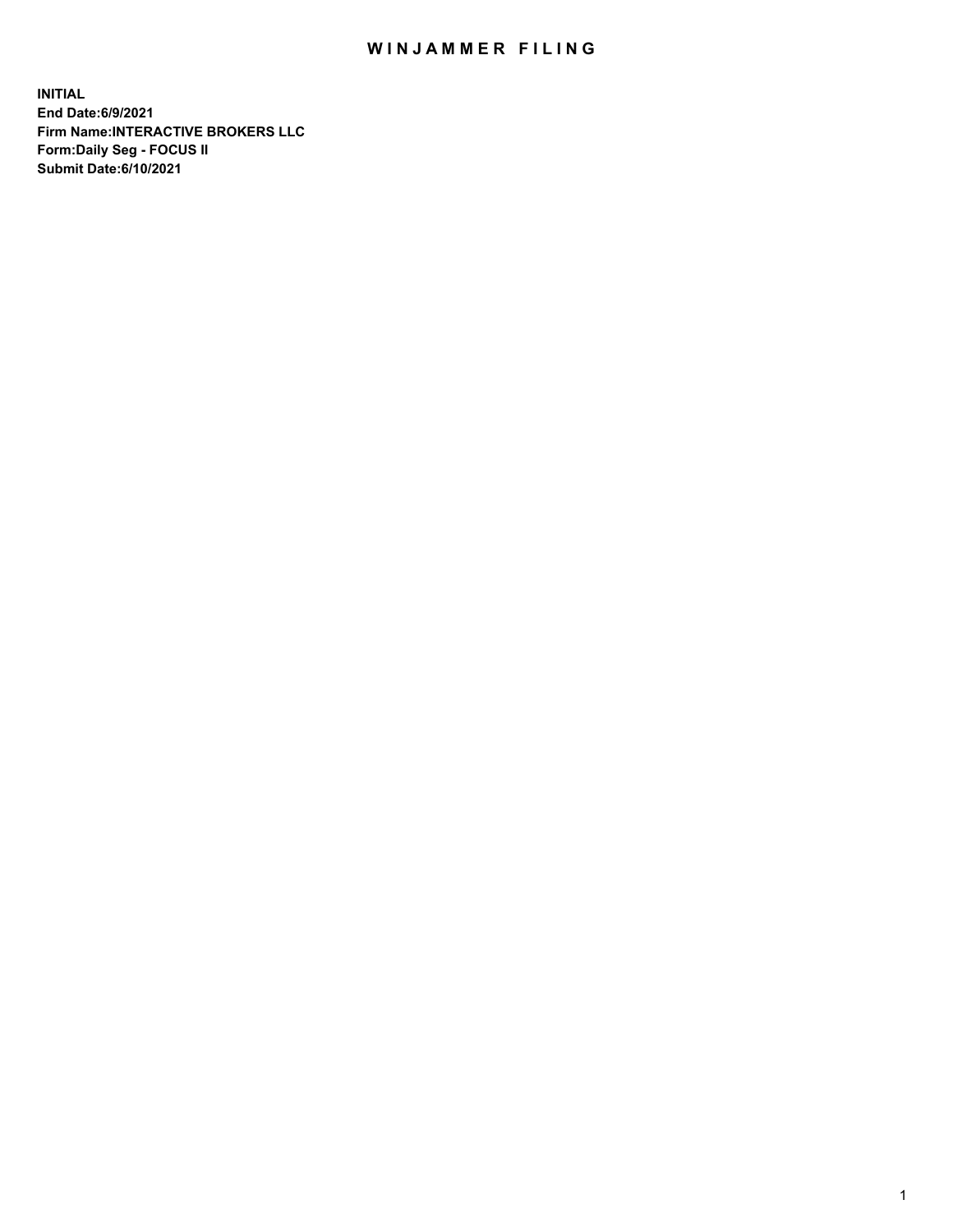**INITIAL End Date:6/9/2021 Firm Name:INTERACTIVE BROKERS LLC Form:Daily Seg - FOCUS II Submit Date:6/10/2021 Daily Segregation - Cover Page**

| Name of Company                                                                                                                                                                                                                                                                                                                | <b>INTERACTIVE BROKERS LLC</b>                                                                  |
|--------------------------------------------------------------------------------------------------------------------------------------------------------------------------------------------------------------------------------------------------------------------------------------------------------------------------------|-------------------------------------------------------------------------------------------------|
| <b>Contact Name</b>                                                                                                                                                                                                                                                                                                            | James Menicucci                                                                                 |
| <b>Contact Phone Number</b>                                                                                                                                                                                                                                                                                                    | 203-618-8085                                                                                    |
| <b>Contact Email Address</b>                                                                                                                                                                                                                                                                                                   | jmenicucci@interactivebrokers.c<br>$om$                                                         |
| FCM's Customer Segregated Funds Residual Interest Target (choose one):<br>a. Minimum dollar amount: ; or<br>b. Minimum percentage of customer segregated funds required:% ; or<br>c. Dollar amount range between: and; or<br>d. Percentage range of customer segregated funds required between:% and%.                         | $\overline{\mathbf{0}}$<br>$\overline{\mathbf{0}}$<br>155,000,000 245,000,000<br>0 <sub>0</sub> |
| FCM's Customer Secured Amount Funds Residual Interest Target (choose one):<br>a. Minimum dollar amount: ; or<br>b. Minimum percentage of customer secured funds required:%; or<br>c. Dollar amount range between: and; or<br>d. Percentage range of customer secured funds required between:% and%.                            | $\overline{\mathbf{0}}$<br>$\overline{\mathbf{0}}$<br>80,000,000 120,000,000<br>0 <sub>0</sub>  |
| FCM's Cleared Swaps Customer Collateral Residual Interest Target (choose one):<br>a. Minimum dollar amount: ; or<br>b. Minimum percentage of cleared swaps customer collateral required:% ; or<br>c. Dollar amount range between: and; or<br>d. Percentage range of cleared swaps customer collateral required between:% and%. | $\overline{\mathbf{0}}$<br><u>0</u><br>0 <sub>0</sub><br>0 <sub>0</sub>                         |

Attach supporting documents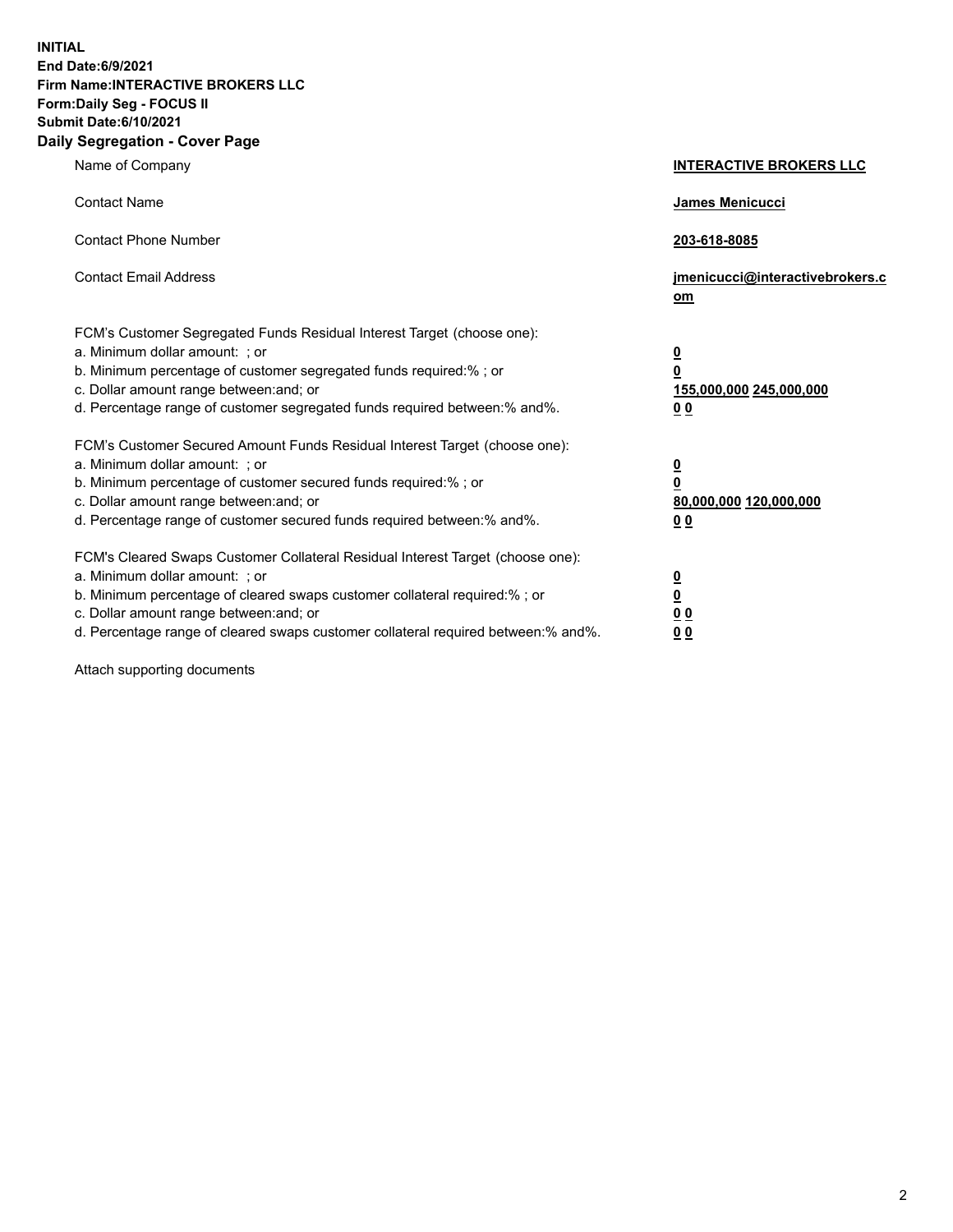## **INITIAL End Date:6/9/2021 Firm Name:INTERACTIVE BROKERS LLC Form:Daily Seg - FOCUS II Submit Date:6/10/2021 Daily Segregation - Secured Amounts**

|                | Daily Segregation - Secured Amounts                                                         |                                                       |
|----------------|---------------------------------------------------------------------------------------------|-------------------------------------------------------|
|                | Foreign Futures and Foreign Options Secured Amounts                                         |                                                       |
|                | Amount required to be set aside pursuant to law, rule or regulation of a foreign            | $0$ [7305]                                            |
|                | government or a rule of a self-regulatory organization authorized thereunder                |                                                       |
| $\mathbf{1}$ . | Net ledger balance - Foreign Futures and Foreign Option Trading - All Customers             |                                                       |
|                | A. Cash                                                                                     | 517,094,052 [7315]                                    |
|                | B. Securities (at market)                                                                   | $0$ [7317]                                            |
| 2.             | Net unrealized profit (loss) in open futures contracts traded on a foreign board of trade   | 12,518,133 [7325]                                     |
| 3.             | Exchange traded options                                                                     |                                                       |
|                | a. Market value of open option contracts purchased on a foreign board of trade              | 106,411 [7335]                                        |
|                | b. Market value of open contracts granted (sold) on a foreign board of trade                | -11,971 [7337]                                        |
| 4.             | Net equity (deficit) (add lines 1. 2. and 3.)                                               | 529,706,625 [7345]                                    |
| 5.             | Account liquidating to a deficit and account with a debit balances - gross amount           | 4,225 [7351]                                          |
|                | Less: amount offset by customer owned securities                                            | 0 [7352] 4,225 [7354]                                 |
| 6.             | Amount required to be set aside as the secured amount - Net Liquidating Equity              | 529,710,850 [7355]                                    |
|                | Method (add lines 4 and 5)                                                                  |                                                       |
| 7.             | Greater of amount required to be set aside pursuant to foreign jurisdiction (above) or line | 529,710,850 [7360]                                    |
|                | 6.                                                                                          |                                                       |
|                | FUNDS DEPOSITED IN SEPARATE REGULATION 30.7 ACCOUNTS                                        |                                                       |
| 1.             | Cash in banks                                                                               |                                                       |
|                | A. Banks located in the United States                                                       | 105,997,793 [7500]                                    |
|                | B. Other banks qualified under Regulation 30.7                                              | 0 [7520] 105,997,793 [7530]                           |
| 2.             | <b>Securities</b>                                                                           |                                                       |
|                | A. In safekeeping with banks located in the United States                                   | 300,000,000 [7540]                                    |
|                | B. In safekeeping with other banks qualified under Regulation 30.7                          | 0 [7560] 300,000,000 [7570]                           |
| 3.             | Equities with registered futures commission merchants                                       |                                                       |
|                | A. Cash                                                                                     | $0$ [7580]                                            |
|                | <b>B.</b> Securities                                                                        | $0$ [7590]                                            |
|                | C. Unrealized gain (loss) on open futures contracts                                         | $0$ [7600]                                            |
|                | D. Value of long option contracts                                                           | $0$ [7610]                                            |
|                | E. Value of short option contracts                                                          | 0 [7615] 0 [7620]                                     |
| 4.             | Amounts held by clearing organizations of foreign boards of trade<br>A. Cash                |                                                       |
|                | <b>B.</b> Securities                                                                        | $0$ [7640]<br>$0$ [7650]                              |
|                | C. Amount due to (from) clearing organization - daily variation                             | $0$ [7660]                                            |
|                | D. Value of long option contracts                                                           | $0$ [7670]                                            |
|                | E. Value of short option contracts                                                          | 0 [7675] 0 [7680]                                     |
| 5.             | Amounts held by members of foreign boards of trade                                          |                                                       |
|                | A. Cash                                                                                     | 246,720,911 [7700]                                    |
|                | <b>B.</b> Securities                                                                        | $0$ [7710]                                            |
|                | C. Unrealized gain (loss) on open futures contracts                                         | -2,694,634 [7720]                                     |
|                | D. Value of long option contracts                                                           | 106,411 [7730]                                        |
|                | E. Value of short option contracts                                                          | <mark>-11,971</mark> [7735] <b>244,120,717</b> [7740] |
| 6.             | Amounts with other depositories designated by a foreign board of trade                      | 0 [7760]                                              |
| 7.             | Segregated funds on hand                                                                    | $0$ [7765]                                            |
| 8.             | Total funds in separate section 30.7 accounts                                               | 650,118,510 [7770]                                    |
| 9.             | Excess (deficiency) Set Aside for Secured Amount (subtract line 7 Secured Statement         | 120,407,660 [7380]                                    |
|                | Page 1 from Line 8)                                                                         |                                                       |
| 10.            | Management Target Amount for Excess funds in separate section 30.7 accounts                 | 80,000,000 [7780]                                     |
| 11.            | Excess (deficiency) funds in separate 30.7 accounts over (under) Management Target          | 40,407,660 [7785]                                     |
|                |                                                                                             |                                                       |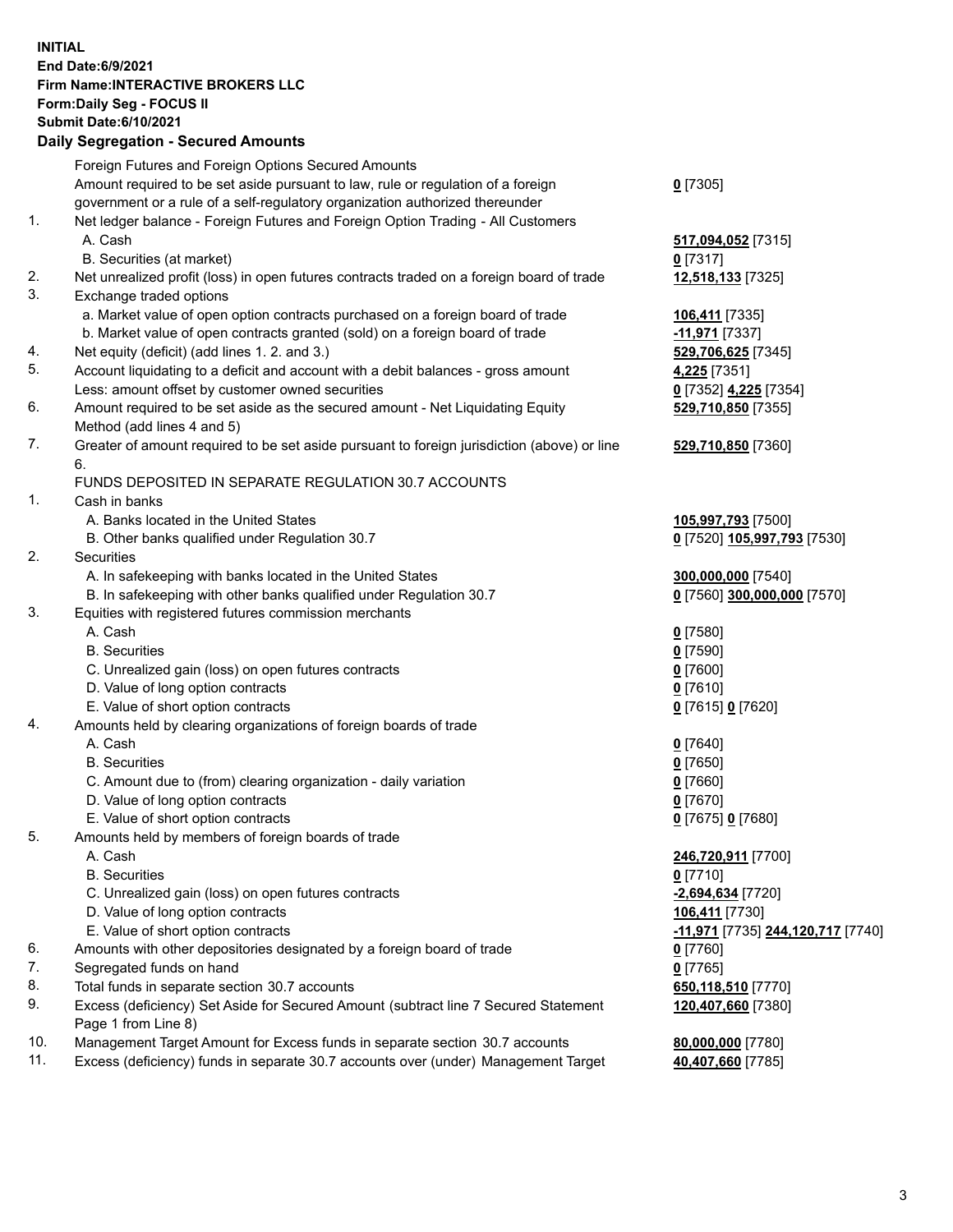**INITIAL End Date:6/9/2021 Firm Name:INTERACTIVE BROKERS LLC Form:Daily Seg - FOCUS II Submit Date:6/10/2021 Daily Segregation - Segregation Statement** SEGREGATION REQUIREMENTS(Section 4d(2) of the CEAct) 1. Net ledger balance A. Cash **6,742,896,566** [7010] B. Securities (at market) **0** [7020] 2. Net unrealized profit (loss) in open futures contracts traded on a contract market **266,800,519** [7030] 3. Exchange traded options A. Add market value of open option contracts purchased on a contract market **320,759,885** [7032] B. Deduct market value of open option contracts granted (sold) on a contract market **-242,694,834** [7033] 4. Net equity (deficit) (add lines 1, 2 and 3) **7,087,762,136** [7040] 5. Accounts liquidating to a deficit and accounts with debit balances - gross amount **1,276,670** [7045] Less: amount offset by customer securities **0** [7047] **1,276,670** [7050] 6. Amount required to be segregated (add lines 4 and 5) **7,089,038,806** [7060] FUNDS IN SEGREGATED ACCOUNTS 7. Deposited in segregated funds bank accounts A. Cash **1,590,813,282** [7070] B. Securities representing investments of customers' funds (at market) **3,239,987,000** [7080] C. Securities held for particular customers or option customers in lieu of cash (at market) **0** [7090] 8. Margins on deposit with derivatives clearing organizations of contract markets A. Cash **1,986,368,070** [7100] B. Securities representing investments of customers' funds (at market) **381,551,858** [7110] C. Securities held for particular customers or option customers in lieu of cash (at market) **0** [7120] 9. Net settlement from (to) derivatives clearing organizations of contract markets **13,801,283** [7130] 10. Exchange traded options A. Value of open long option contracts **320,512,895** [7132] B. Value of open short option contracts **-242,577,947** [7133] 11. Net equities with other FCMs A. Net liquidating equity **0** [7140] B. Securities representing investments of customers' funds (at market) **0** [7160] C. Securities held for particular customers or option customers in lieu of cash (at market) **0** [7170] 12. Segregated funds on hand **0** [7150] 13. Total amount in segregation (add lines 7 through 12) **7,290,456,441** [7180] 14. Excess (deficiency) funds in segregation (subtract line 6 from line 13) **201,417,635** [7190] 15. Management Target Amount for Excess funds in segregation **155,000,000** [7194] **46,417,635** [7198]

16. Excess (deficiency) funds in segregation over (under) Management Target Amount Excess